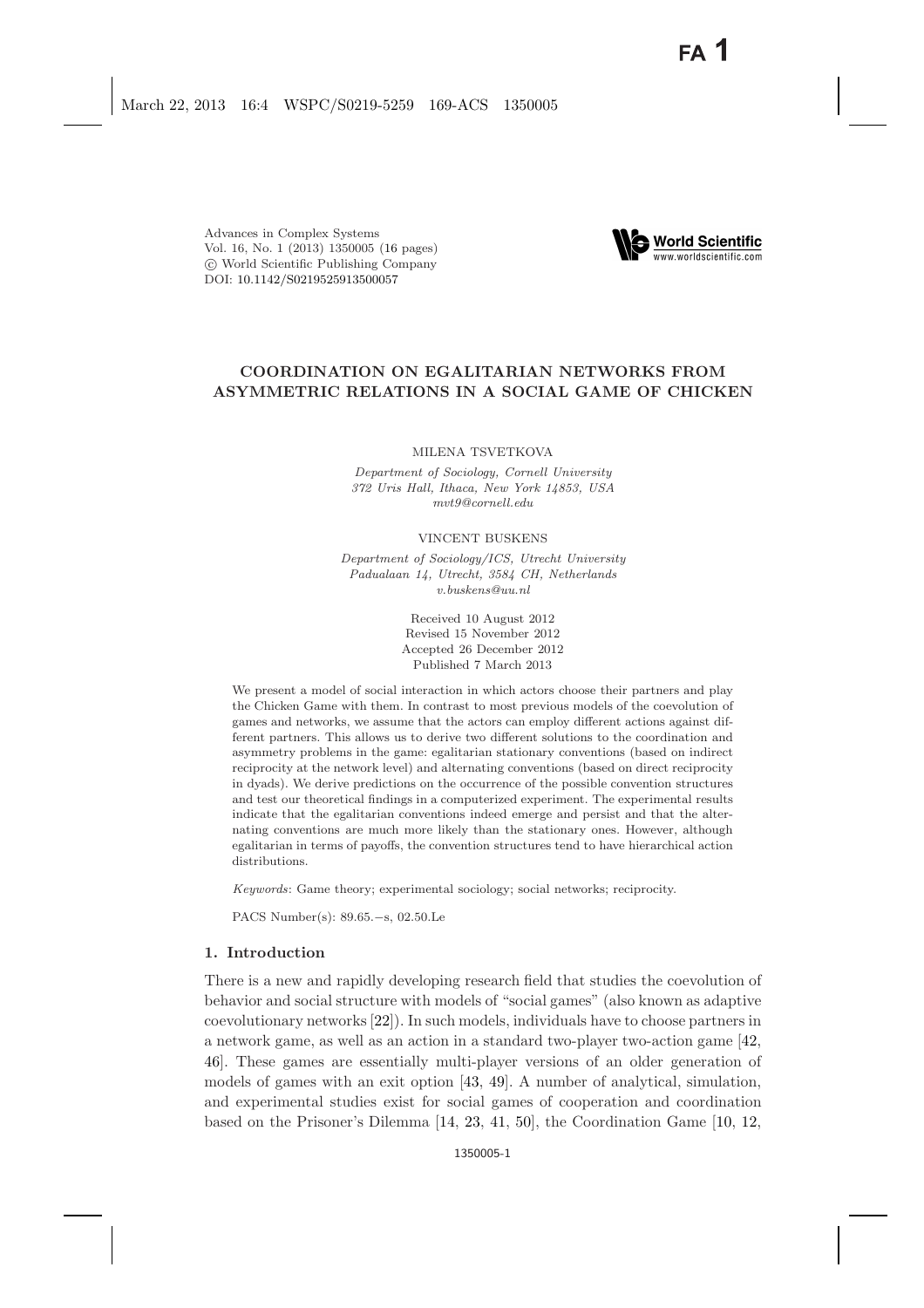19, 26, 27], and the games of Stag-Hunt [11, 44] and Chicken [5, 6, 9]. With a few exceptions [13, 16, 24, 25], most of these studies assume that actors choose the same action against all of their partners. For example, if an actor cooperates with one partner in a cooperation game, she also has to cooperate with all her other partners at that time point. Thus, these models focus on actor states or types and are applicable to individual choices that are hard to "customize" per interaction, such as espousing a political perspective, specializing in a profession, or acquiring a new communication technology. This kind of individual behavior is associated with mechanisms such as imitation, influence, and homophily and with network phenomena such as diffusion cascades, assortativity, and segregation.

However, in everyday social life, we are often involved in directed, person-specific interactions, relations, and exchanges such as calling a relative on the phone, being a subordinate to the boss, giving advice to a friend, doing a favor to a neighbor, lending a hand to a stranger. This behavior is related to mechanisms such as interpersonal comparison, reciprocity, prestige, and exclusion. These mechanisms are rarely associated with network effects and this is why coevolution models have ignored partner-specific behavior. In the current paper, we overcome this research bias and investigate theoretically and experimentally how asymmetric partner-specific interactions can affect network structure.

We present a model and an experimental test of a social game in which actors choose partners and play the Chicken Game with them. The dilemma in the game is that the sum of payoffs is maximized only when one of the partners receives more than the other. The actors can resolve this dilemma and achieve an egalitarian outcome by coordinating on one of two different kinds of conventions — an *alternating* convention based on *direct* reciprocity [1, 2, 47] or an egalitarian *stationary* convention based on *indirect* reciprocity [8, 36, 37] (also known as generalized reciprocity or generalized exchange [33]). In an alternating convention, actors prevent unequal exchange by taking turns to "give" to each other. In an egalitarian stationary convention, all the actors remain equally well-off by balancing taking from half of their partners with giving to the other half. The first convention occurs at the level of dyads and has been previously observed in experiments [7, 40]. We present the second convention as a theoretical network-level solution to the problem of producing egalitarian macro-level outcomes from asymmetric dyadic relations. We investigate the different network structures that the two types of conventions lead to and how often these are expected to occur. In addition, we use a laboratory experiment to test whether small groups of individuals are more likely to coordinate on the dyadic solution compared to the network solution and whether certain convention structures are more common than others.

In terms of the social problem it addresses, our study contributes to a long line of research that explains the importance of reciprocity for increasing collective welfare. By focusing on the Prisoner's Dilemma, this literature has repeatedly demonstrated the importance of reciprocity for efficiency [1, 47]. The questions of whether and how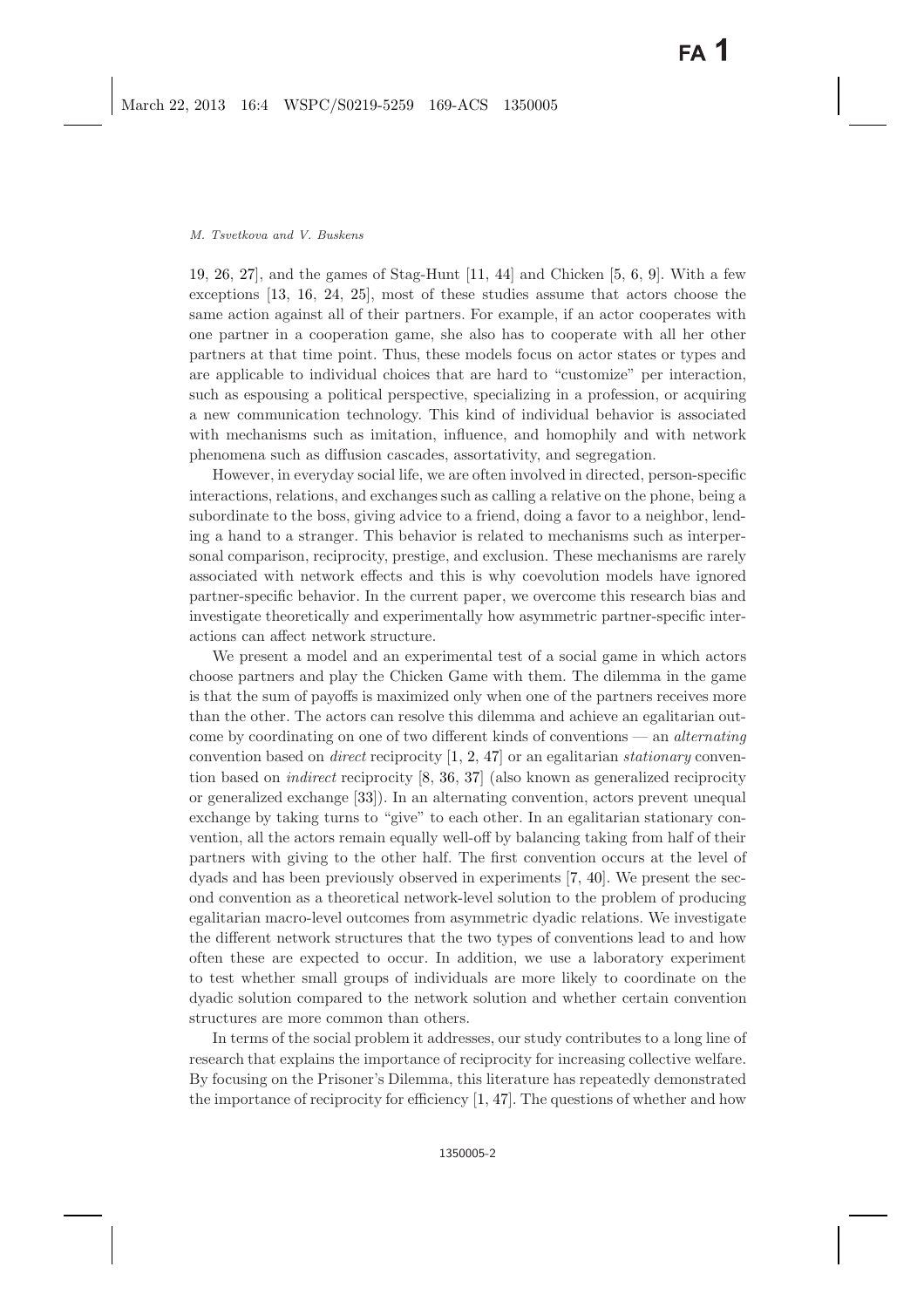reciprocity can bring about and sustain equality, however, have been largely ignored. Our study attempts to fill this gap by using the Chicken Game to investigate the roles of direct and indirect reciprocity in bringing about egalitarian macrolevel outcomes from asymmetric dyadic relations. Such relations form the basis of mutual aid and cooperation in human societies but also provide a mechanism for the emergence of inequalities and hierarchies. A better understanding of the extent to which direct and indirect reciprocity succeed in preventing and/or eradicating inequalities can inform strategies for managing polarization and conflict in social groups.

#### **2. Formal Model and Analytical Solutions**

#### **2.1.** *Social game*

The social game has two components: the network game in which actors choose their partners and the underlying Chicken Game played by each pair of connected actors. Each actor's strategy in the social game is determined by the combination of her strategies in the two constituent games.

Formally, consider a finite set of actors  $N = \{1, 2, ..., n\}$  who can choose partners to interact with. Let  $l_i = (l_{i1}, \ldots, l_{i(i-1)}, l_{i(i+1)}, \ldots, l_{in})$  be the vector of link decisions of actor *i*, where  $l_{ij} \in \{0,1\}$  and  $i, j \in N$ ,  $i \neq j$ ; ties are nonreflexive and  $l_{ii} = 0$  for all i. We assume a two-sided link formation process [28], where a link can be created only with the mutual consent of both actors and severed by each actor unilaterally: a link ij exists whenever  $\min\{l_{ij}, l_{ji}\} = 1$ . The link decisions l from *n* actors define an  $n \times n$  adjacency matrix g, where  $g_{ij} = g_{ji} = \min\{l_{ij}, l_{ji}\}.$ The matrix defines an undirected graph with the nodes representing the actors and the edges, the established interaction network. Let  $N_i \equiv \{j \in N : g_{ij} = 1\}$ denote the subset of the actors with whom  $i$  interacts. These actors are  $i$ 's neighbors or partners and their number equals  $n_i = |N_i|$ . Since social interactions usually involve time and effort, we define a linear cost function  $\phi(n_i) = kn_i, k \geq 0$  for maintaining relations with  $n_i$  neighbors.

If actors i and j are connected in  $g$ , they play the Chicken Game (also known as Hawk–Dove or Snowdrift Game). The name of the game refers to a form of a "duel" in which two drivers speed toward each other on a narrow road and the one who swerves to avoid the deadly collision is considered a coward, or a "chicken." The game situation also translates to the context of dividing a resource [31, 35] or more generally, bilateral bargaining or decision making [39, 45]. To capture the aspects of conflict and competition, we will here rename the actions to "Give" and "Take." The two actors may both decide to divide equally the benefits (Give, Give), or one of the actors may demand more (Take), while the other one acquiesces (Give). Yet, if both fail to yield (Take, Take), the result is a bargaining deadlock and a minimum payoff. In our version of the game, negotiation is costly. In other words, bargaining for equal division carries losses and, consequently, the dissimilar actions (Take, Give) and (Give, Take) generate the highest total benefit (Fig. 1).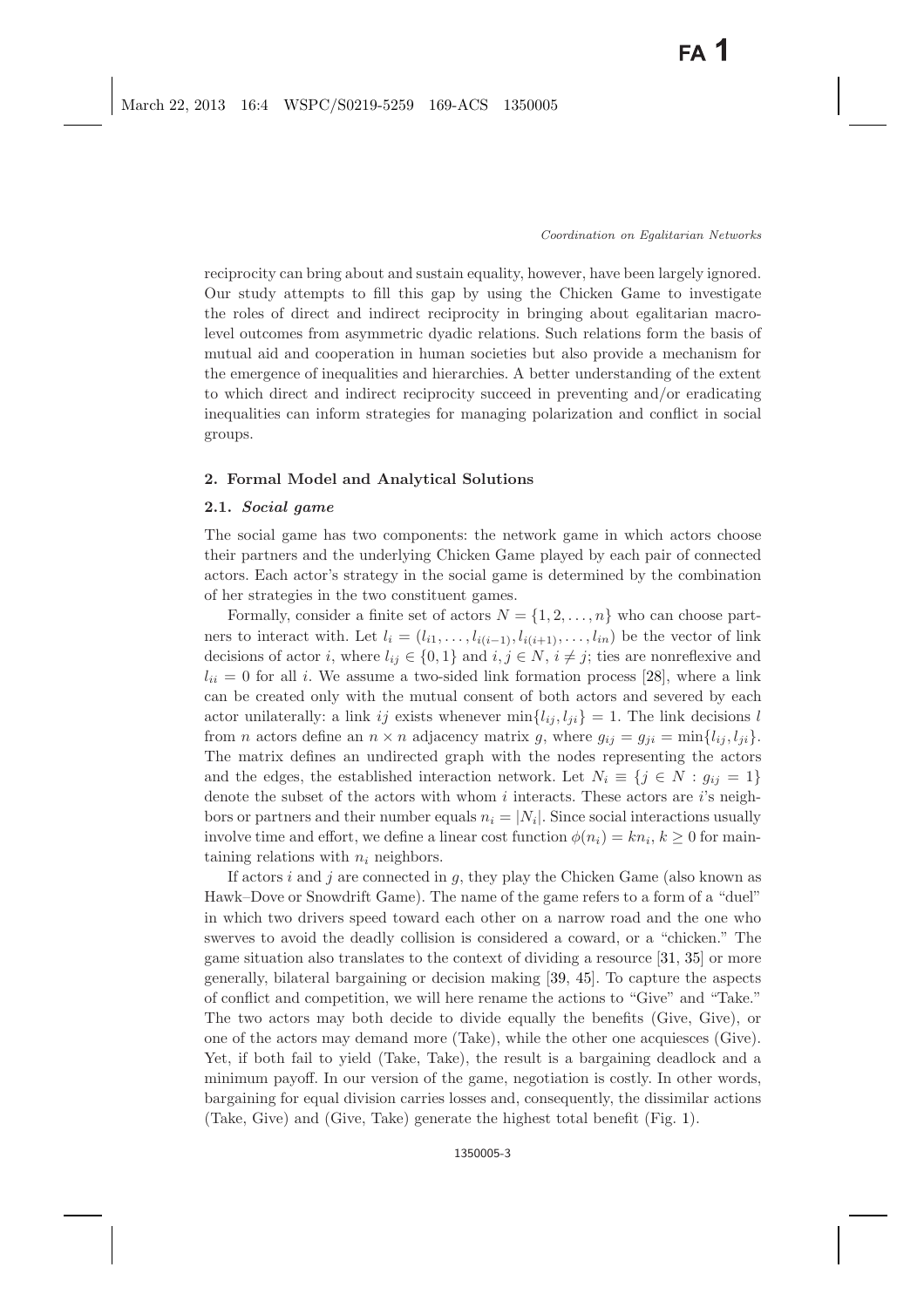#### *M. Tsvetkova and V. Buskens*

|         | Chicken | Dare |      | Give | Take |
|---------|---------|------|------|------|------|
| Chicken | c, c    | d, b | Give | 4, 4 | 3, 9 |
| Dare    | b, d    | e, e | Take | 9, 3 |      |

Fig. 1. The underlying two-player Chicken Game in generalized form  $(b > c > d > e; b + d > 2c)$ and with actions and numerical payoffs as in the experiment.

Formally, we denote the common action set of the Chicken Game by  $A = \{G, T\}$ , representing Give and Take, and the payoff function by  $\pi$ . Actors can behave differently with different partners. Hence, we let  $a_i = (a_{i1}, \ldots, a_{i(i-1)}, a_{i(i+1)}, \ldots, a_{in})$ be the vector of action decisions of actor *i*, where  $a_{ij} \in \{G, T\}$  and  $i, j \in N$ ,  $i \neq j$ . Finally, we assume that an actor makes partner and action choices simultaneously. Thus, we model the strategic situation of the actor in the social game Γ*<sup>S</sup>* as a combination of her strategies in the network game and the Chicken Game:  $s_i = (l_i, a_i)$ , where  $l_i \in \{0,1\}^{n-1}$  and  $a_i \in \{G,T\}^{n-1}$ . The actor's total payoff consists of the payoff she obtains from playing the underlying game with her neighbors (that is, with those with whom she has established a relation) minus the costs of maintaining her links. In formal terms, in the social game  $\Gamma^S$ , given the strategies of the other actors  $s_{-i} = (s_1, \ldots, s_{i-1}, s_{i+1}, \ldots, s_n)$ , the payoff of actor *i* from playing some strategy  $s_i = (l_i, a_i)$  is  $\Pi_i(s_i, s_{-i}) = \sum_{j \in N_i} \pi(a_{ij}, a_{ji}) - kn_i$ .

### **2.2.** *Equilibria in the one-shot social game*

Since actors can discriminate in action choices among their partners, as a first crude approximation, we can view the multi-player social game as a collection of independent social games between all possible pairs in the group.

Hence, let us first consider the *two-player* one-shot social game with connection costs  $k < d$  (as in the experiment).<sup>a</sup> In a Nash equilibrium, each actor has selected the best response to the other actors' strategies and hence, no actor has an incentive to change strategy. Formally, a strategy profile  $s^* = (s_1^*, \ldots, s_n^*)$  is a Nash equilibrium of the social game  $\Gamma^S$  if  $\forall i \in N$  and  $\forall s_i \in \{0,1\}^{n-1} \times \{G, T\}^{n-1}$ ,  $\Pi_i(s_i^*, s_{-i}^*) \geq \Pi_i(s_i, s_{-i}^*).$ 

In our game, there are six pure-strategy Nash equilibria: in the first four, both actors choose not to have a link regardless of their action choices in the underlying game and in the other two, the pair establishes a link and coordinates on either (Take, Give) or (Give, Take). There is also a mixed-strategy Nash equilibrium in which each actor links and plays Give with probability  $(d-e)/(b - c + d - e)$  and Take with the complementary probability.

<sup>&</sup>lt;sup>a</sup>We concentrate on small costs because for  $k>d$ , the strict Nash equilibrium in the social game is trivial — the empty network.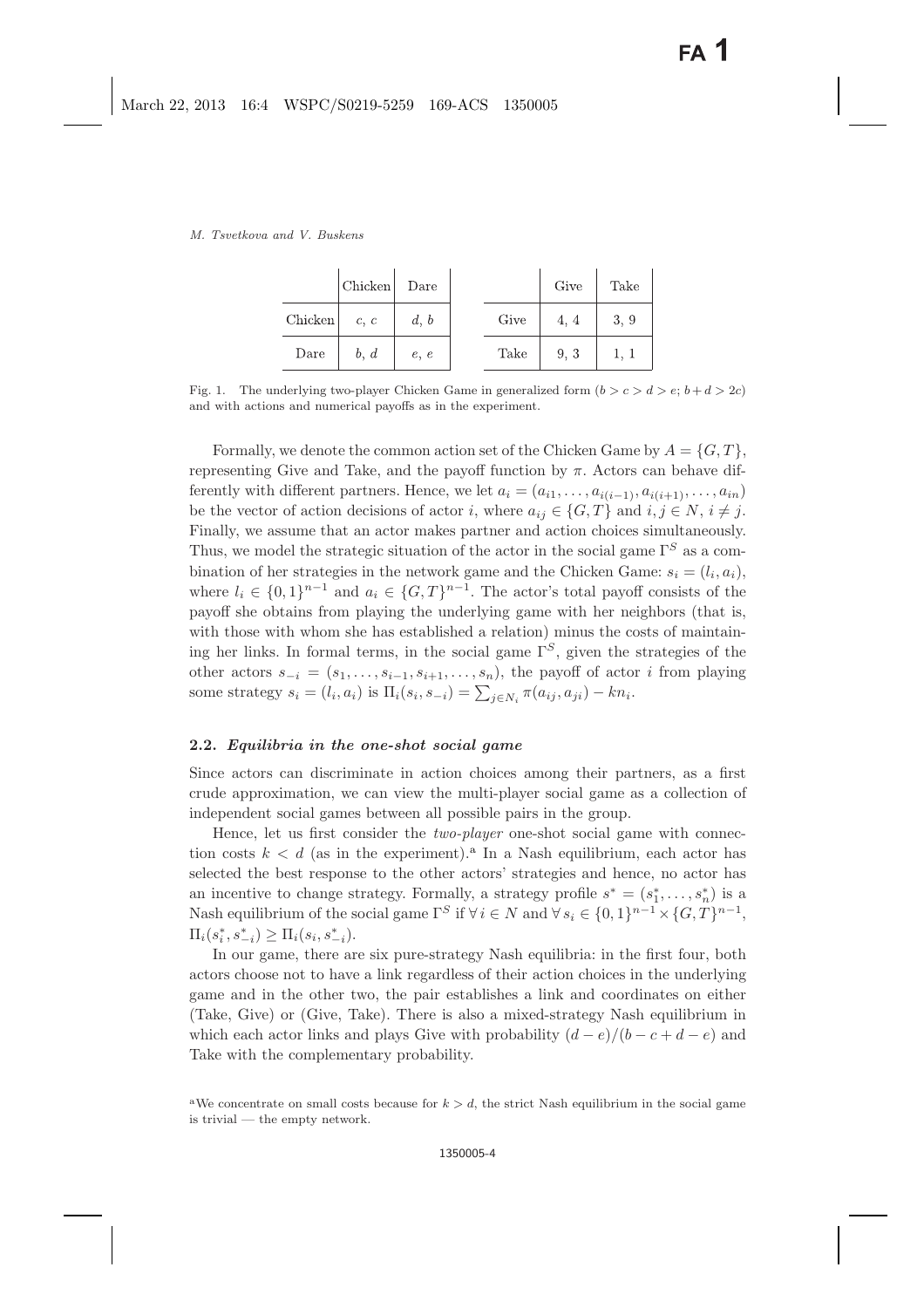|        | (0, G) | (0,T) | (1, G)                               | (1,T)                    |
|--------|--------|-------|--------------------------------------|--------------------------|
| (0, G) | 0, 0   | 0, 0  | 0, 0                                 | 0, 0                     |
| (0,T)  | 0, 0   | 0, 0  | 0, 0                                 | 0, 0                     |
| (1, G) | 0, 0   | 0, 0  |                                      | $c-k, c-k \mid d-k, b-k$ |
| (1,T)  | 0, 0   | 0, 0  | $\left b-k,\,d-k\right $ $e-k,\,e-k$ |                          |

Fig. 2. Pure-strategy equilibria in the one-shot two-player social game  $(k < d)$ . The Nash equilibria are shown in bold. The strict Nash equilibria are in the cells with thick borders.

We recognize that actors are unlikely to overlook straightforward opportunities to mutually increase their payoffs and coordinate on inefficient outcomes such as the empty network or the mixed-strategy equilibrium. Therefore, we will only concentrate on the *strict* Nash equilibria. A Nash equilibrium is strict if each actor gets a *strictly* higher payoff with her current strategy than she would with any other [18].

In the one-shot social game between two actors, the strict Nash equilibria are  $(1, G), (1, T)$  and  $(1, T), (1, G)$  (Fig. 2).<sup>b</sup> If an actor interacts with more than one other individual, we assume that her behavior choice toward one actor is independent from her behaviour choice toward any other. Then, in a social game between three or more actors, the strict Nash equilibria consist of the combinations of strict Nash equilibria in all possible dyads. Consequently, in the *multi-player* one-shot social game, the unique strict-Nash equilibrium interaction structure is the complete network and the action choices in each bilateral interaction are (Take, Give) or (Give, Take).

If we use directed edges to represent the payoff asymmetry in the Give–Take relation (pointing from the actor who has chosen Give to the actor who has chosen Take), we obtain a "tournament" — a directed graph in which each pair of nodes is connected by a single directed edge (Fig. 3). The equilibrium configurations can then be identified by the set of the indegrees of the nodes, which in our case is the distribution of Take actions. We will call this the tournament score. As in the experiment, we consider group sizes of three and five. In a three-node tournament, there are two different possible scores. In one score, all actors have an indegree of one: each actor "gives" to one actor and "takes" from one actor. In the other score, one actor has an indegree of one, another actor has an indegree of zero, and the third actor has an indegree of two. Similarly, in a five-node tournament, there are nine different possible scores [29]. Hence, based on the distribution of payoffs,

<sup>&</sup>lt;sup>b</sup>The other pure-strategy Nash equilibria are not strict because when an actor is in the no-link situation, she is indifferent between the two actions Take and Give. The mixed-strategy Nash equilibrium cannot be strict by definition [18].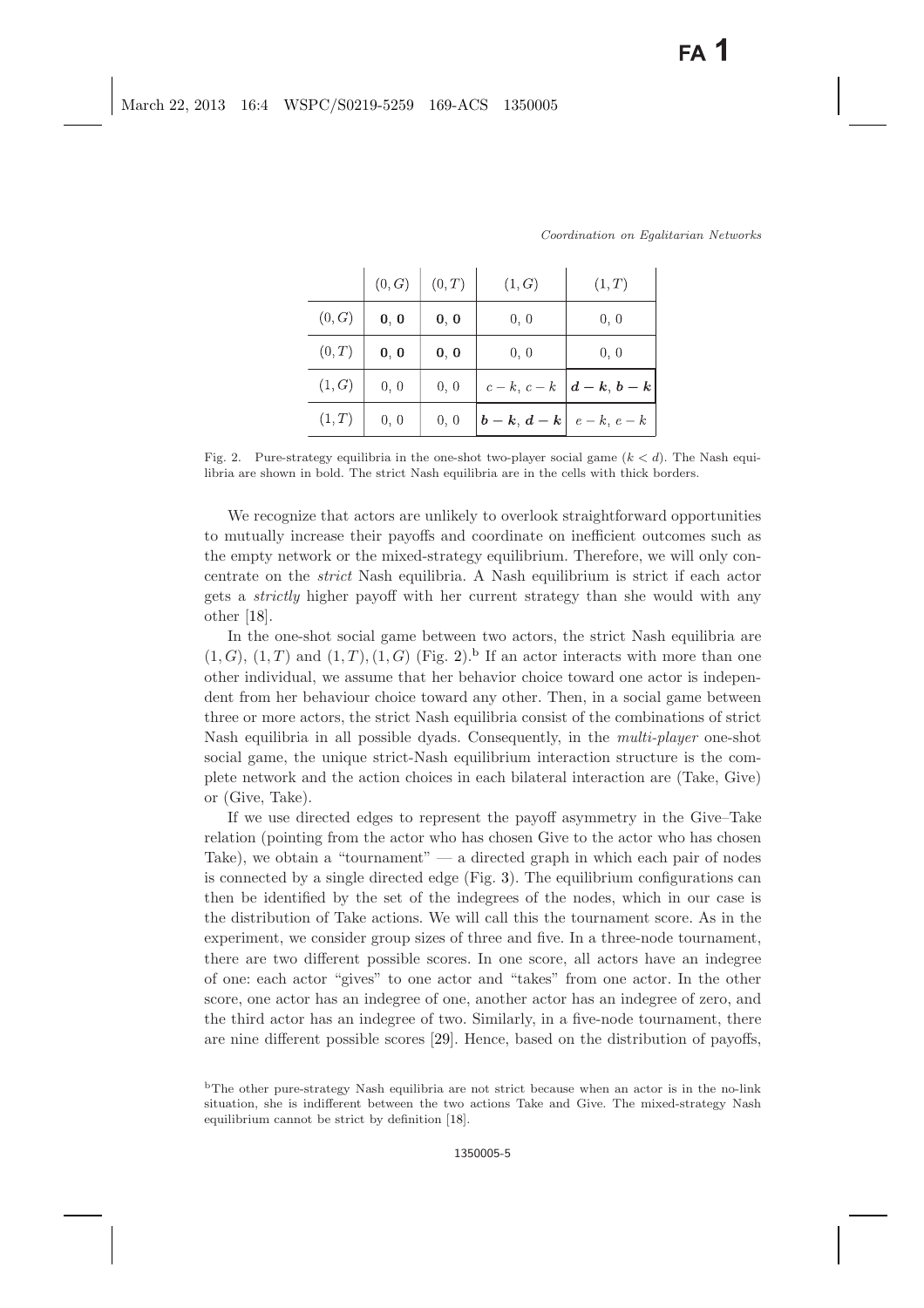

Fig. 3. The stationary and alternating conventions in the social game for three-person and fiveperson groups. There are two stationary and two alternating conventions in three-person groups and nine stationary and seven alternating conventions in five-person groups. Each cell illustrates the score (consisting of the number of Take actions per node), a graph of the tournament (each asterisk in the center of the graph indicates an additional nonisomorphic tournament for the same score), the distribution of payoffs (measured by the standard deviation in earnings for payoffs as in Fig. 1 and link costs of zero) and the baseline probability that the outcome occurs. Each graph represents a stationary convention, while each rectangular frame contains an alternating convention (for explanation, see last paragraph in Sec. 2.3). The key to reading the figure can be found in the lower left corner.

the number of possible strict-Nash equilibrium structures is two in the three-person social game and nine in the five-person social game  $(Fig. 3)$ .<sup>c</sup>

<sup>c</sup>A score does not uniquely determine a tournament. There are two nonisomorphic tournaments with a score of  $(1, 1, 2, 3, 3)$  and three with  $(1, 2, 2, 2, 3)$  (indicated on Fig. 3). As a result, the number of all nonisomorphic tournaments in a five-person group is twelve [34]. However, here we disregard the exact structure of the equilibrium networks.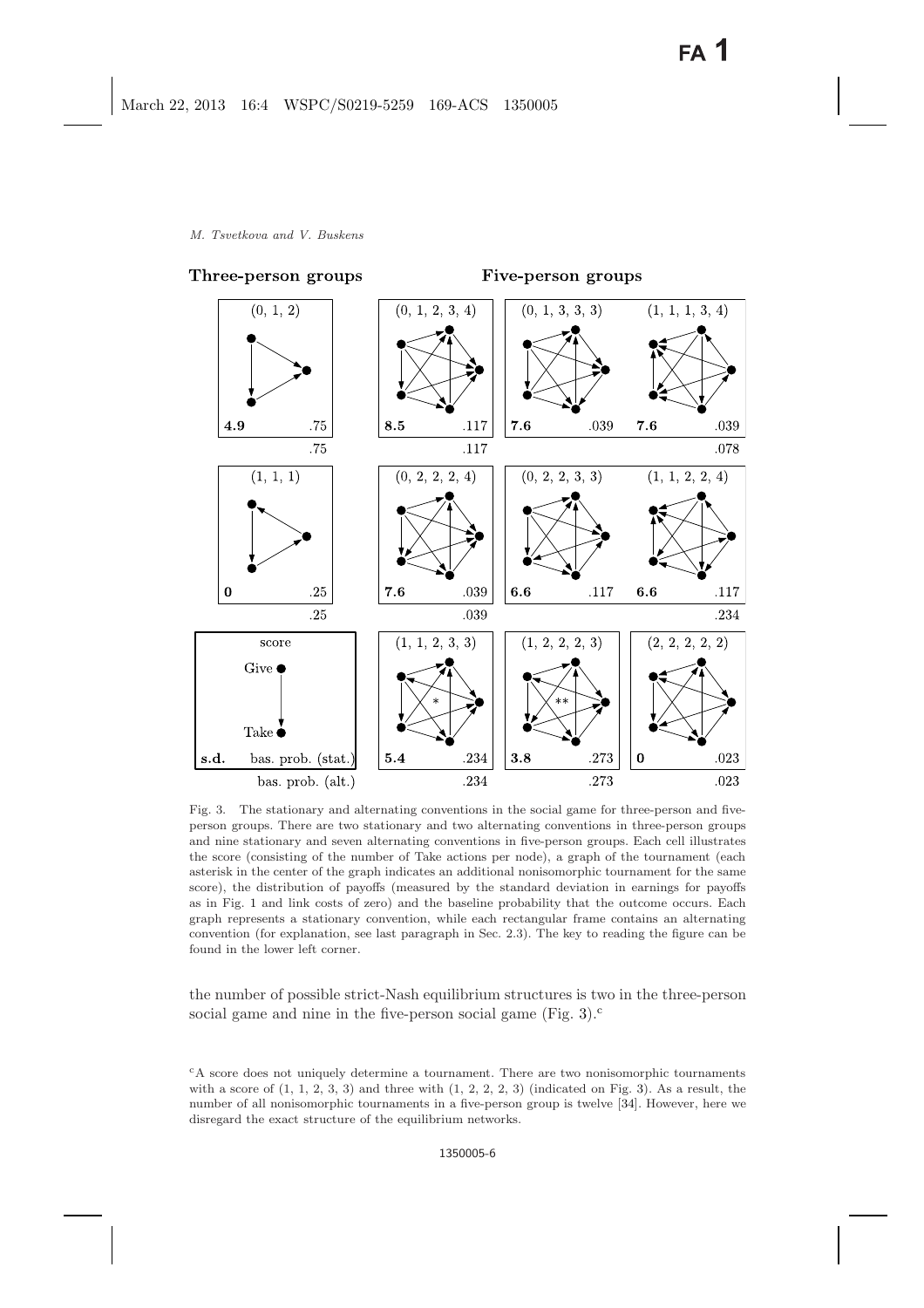### **2.3.** *Conventions in the repeated social game*

The strict Nash equilibria in the social game are both Pareto optimal<sup>d</sup> and welfare maximizing, although asymmetrical. If the actors play only once and make decisions simultaneously, without communication, and without the possibility to make binding commitments, it is unlikely that they coordinate on one of the equilibria. When the actors play the game repeatedly, however, they can resolve both the coordination and the asymmetry problems.

Repeated games allow for elaborate strategies based on reputation and retaliation. However, the multiplicity and complexity of these strategies often render the analytical solutions of dynamic games impractical. Hence, here we will concentrate only on two kinds of solutions based on simple two-period strategies: *stationary* conventions (actors play the same action in consecutive periods) or *alternating* conventions (actors alternate between two actions in consecutive periods).

When each actor chooses the same strict-Nash strategy in consecutive periods, the structures in Fig. 3 translate to stationary conventions. These stationary conventions can be ranked according to inequality in the distribution of payoffs. To do this, we can use the standard deviation in earnings. When the number of players is odd, there is only one completely egalitarian stationary convention (the structure with standard deviation  $= 0$  in Fig. 3). In this structure, each actor plays Take against half of her partners and Give against the other half.

Alternating conventions occur when each actor alternates between the two actions Take and Give in consecutive periods: i.e., for every  $i \neq j$ ,  $a_{ij(t+1)} = a_{ji(t)}$ . This is equivalent to having the matrix of asymmetric action choices representing one of the strict-Nash equilibrium structures at time  $t(\mathbf{A}_t)$  switch to its transpose the next period:  $A_{t+1} = A_t^T$ . For the two structures in the three-person groups and for five (out of nine) structures in the five-person groups, the transpose matrix is equivalent to the original. The remaining four structures for the five-person groups represent two self-inverse pairs, in the sense that the two action-choice matrices in each pair are each other's transpose. In sum, the number of possible egalitarian alternating conventions in terms of indegree distributions is two in three-person groups and seven in five-person groups.

### **2.4.** *Baseline predictions*

Are certain convention structures more likely than others and in particular, are egalitarian convention structures more likely relative to the rest? To obtain a baseline prediction for the likelihood of each structure, we will assume that each relation in equilibrium is equally likely to be (Give, Take) or (Take, Give) and that this probability is independent among relations. Then, the number of possible ways to achieve a convention is eight in the three-person groups (equivalent to  $2<sup>3</sup>$ , two options for

 $\rm{dIn}$  a Pareto-optimal outcome, there is no actor whose utility can be improved without making another actor worse off.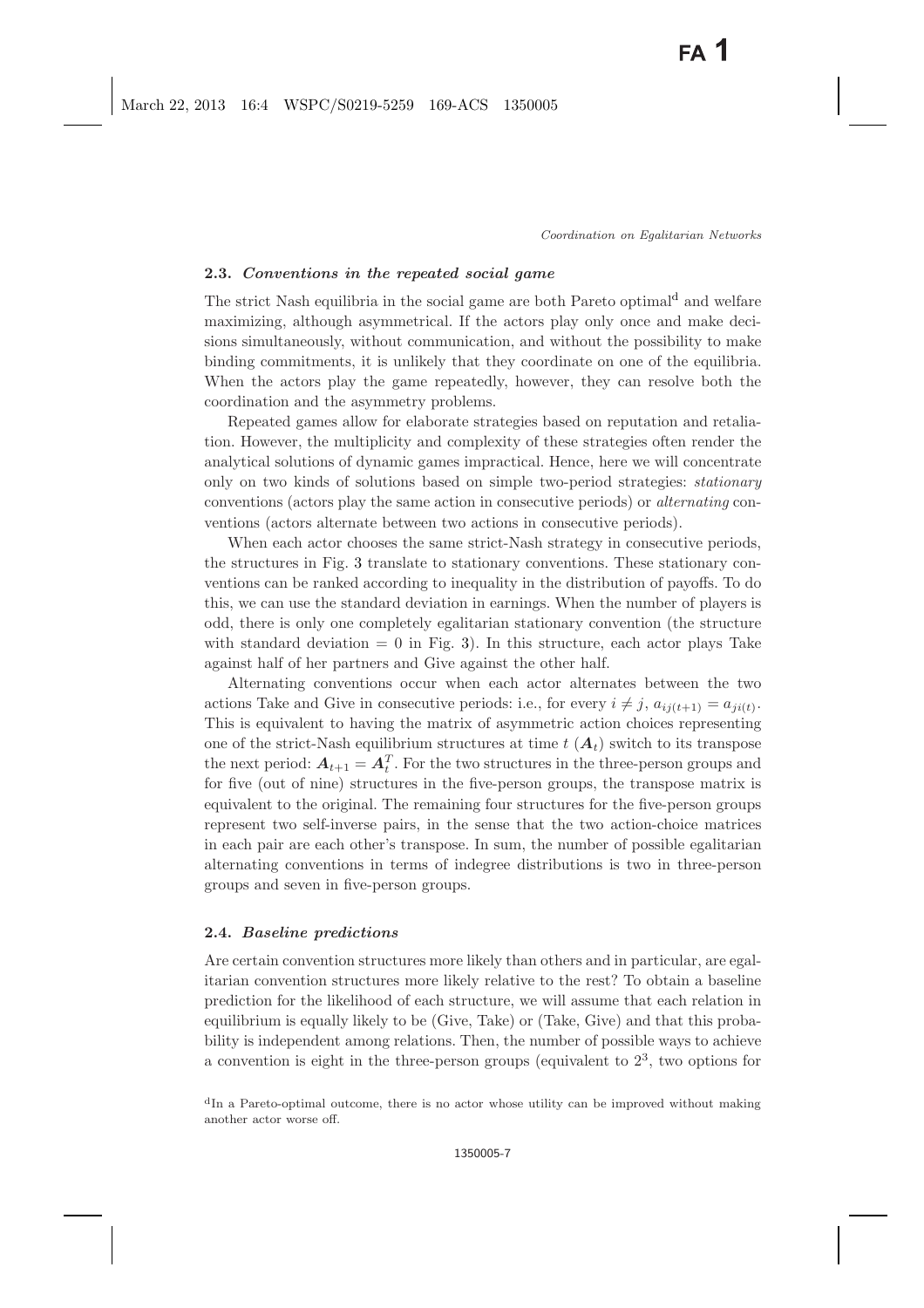the direction of a relation for each of the three relations) and  $1024$  (or  $2^{10}$ ) in the five-person groups. Of these, two and 24 in the three- and five-person groups, respectively, lead to an egalitarian stationary convention.<sup>e</sup> Consequently, our baseline expectation is that egalitarian stationary conventions emerge with a probability of  $2/8 = .25$  in three-person groups and with a probability of  $24/1024 = .023$  in five-person groups. If actors, however, have a preference for equality and manage to coordinate their actions, the egalitarian structures among the stationary conventions should be more common. The level of inequality as measured by the standard deviation of earnings and the baseline probability of occurring for each stationary and each alternating convention if directions in relations emerge independently are given in Fig. 3.

## **3. Experimental Design**

To test the baseline predictions and see whether they are sensitive to some basic parameters (group size and link costs), we performed a computerized experiment. The advantage of this method is that it enables control over the environment. However, designing an environment that is simple and comprehensible, yet abstract enough to prevent any bias in subjects' responses poses a challenge. In our laboratory experiment, we addressed this issue by providing detailed instructions, practice rounds, straightforward utility functions and intuitive action choices, and a graphical representation of decision-relevant information.

The experiment was designed and conducted using the software program z-Tree [17]. Using the online recruitment system ORSEE [20], we invited 1964 subjects to participate in the study. A total of 165 subjects took part in one of the 11 sessions of 15 subjects each. Apart from four individuals, all subjects were students, primarily at Utrecht University and from a variety of disciplines: the most populous groups were from Economics or Business (33.9%), the other Social Sciences (16.4%), and Biology and Health Sciences (20%). Subjects were between 17 and 44 years old (with an average age of 21.7), 58.2% female and 75.8% Dutch.

The 11 experimental sessions took place in November–December, 2009 in the Experimental Laboratory for Sociology and Economics (ELSE) at Utrecht University. At the beginning of the session, the 15 subjects were randomly assigned to a computer and given instructions on paper in either English or Dutch, according to their preference (a choice between the two languages was also available for the computer interface). The instructions explained in detail how the session proceeds, how the game is played and how one's earnings depend on one's own and the others' choices. Furthermore, the instructions informed each participant that the points they earn will be converted at the rate of one euro per 125 points at the end of the

<sup>e</sup>For small groups, the probabilities of each outcome can be computed by estimating the number of matrices mapping on the ordered score set times the number of distinguishable permutations of the set [38]. This is equivalent to the number of ways of labeling the nodes for the particular score.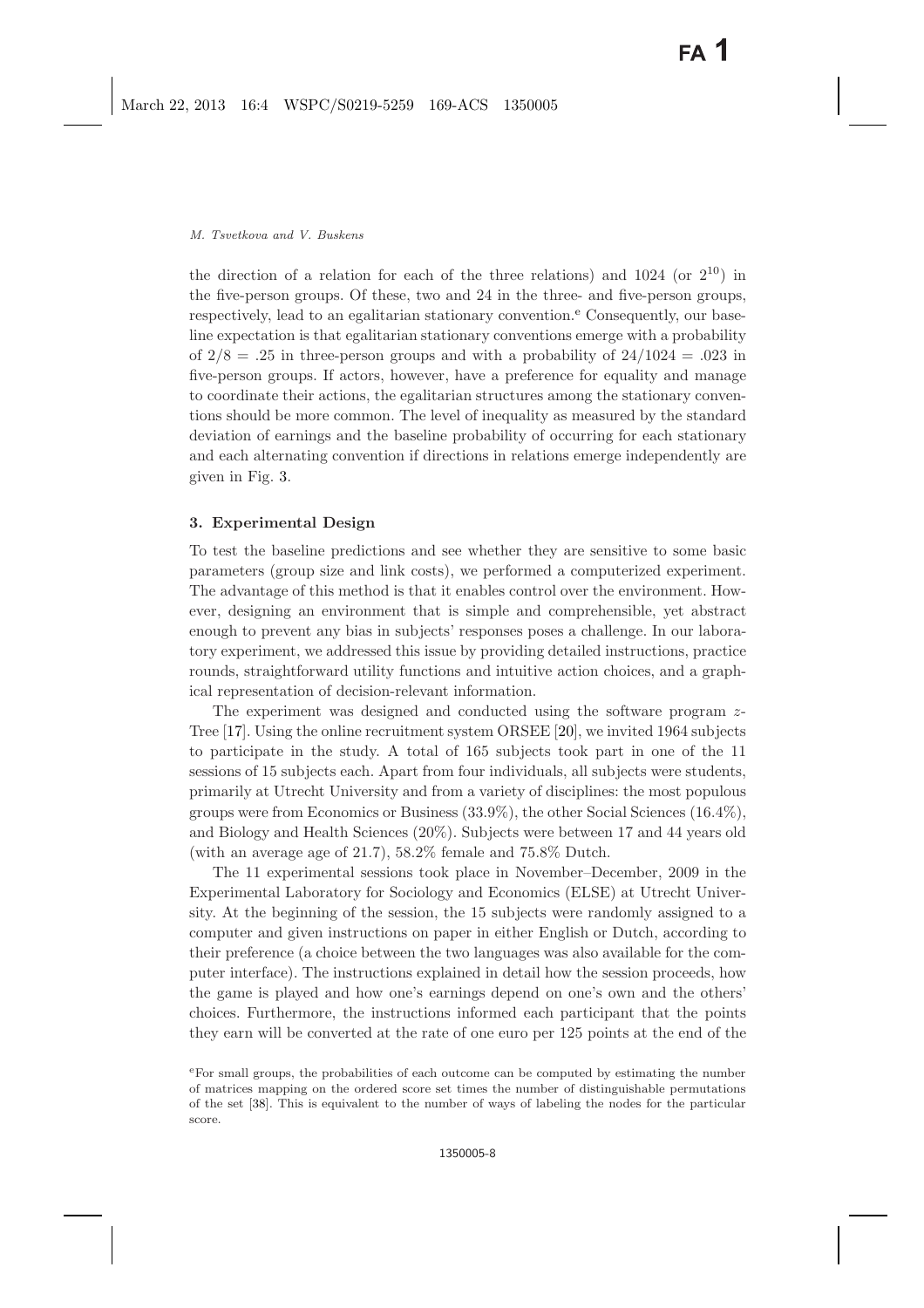experiment and that they will be paid in private. $f$  After reading the instructions, the subjects played in four different treatments: two group sizes (groups of three or five participants), each in two cost conditions (with and without costs for maintaining relations). The order of the treatments was varied in as balanced a way as possible between sessions. This means that about the same number of subjects had first lower costs and then higher costs. Also, about the same number of subjects started with groups of size 3 and groups of size 5. Still, subjects always finished the two cost conditions in the first group size before starting interaction in the other group size. In this way, we balanced learning effects over the conditions due to the within-subjects experimental design, while minimizing the confusion participants experience due to changing instructions. $\mathbf{g}$ 

Each of the four treatments was repeated twice (repetitions were called rounds), for a total of eight rounds. There were also two short unpaid practice rounds — one at the beginning of the session and the other before the treatments with a different group size. At the beginning of each round, subjects were randomly allocated to a group. The other participants were anonymous and could not be identified between rounds. In addition, no communication between subjects was allowed at any time during the experiment.

Each round consisted of 20 periods. In each period, subjects had to choose an action toward each other participant in the group. The other participants in the group could be identified by a randomly assigned number that stayed fixed throughout the 20 periods. The action choices were "No relation," "Take", or "Give." We chose these particular action names to give participants an intuitive understanding of the game. We deemed this necessary since the game involved a large number of decisions (640 per session). We realize that the positive/negative connotations of the action words might bias the behavior; however, the results do not suggest that this is the case (in particular, coordination on Give–Give was uncommon, as theoretically expected).

The payoffs from each interaction were as given in Fig. 2 with  $b = 9$ ,  $c = 4$ ,  $d = 3$ , and  $e = 1$ . In the condition with link costs,  $k = 2$ , otherwise  $k = 0$ .

In the first period of a round, subjects started from an empty network. In each period after the first one, subjects received information about the structure of the resulting network from the previous period, each participant's combined payoff and each partner's decision toward them (the latter, as long as the subject had not chosen "No relation"). The network was visualized in a graph where each type of relation was uniquely depicted by an arrow (see Fig. 4). This allowed subjects to extrapolate the decisions made in relations they were not involved in.

<sup>f</sup>The complete instructions are available from the authors upon request.

<sup>g</sup>Supplementary analyses not reported here reveal that a group is more likely to converge to a convention the more rounds the participants have played. However, the ordering of treatments (whether participants played in the smaller groups first or whether they played in the no-cost condition first) has no effect on their likelihood to coordinate on a convention. In other words, subjects indeed learn from playing the game but they do not learn better in any particular treatment.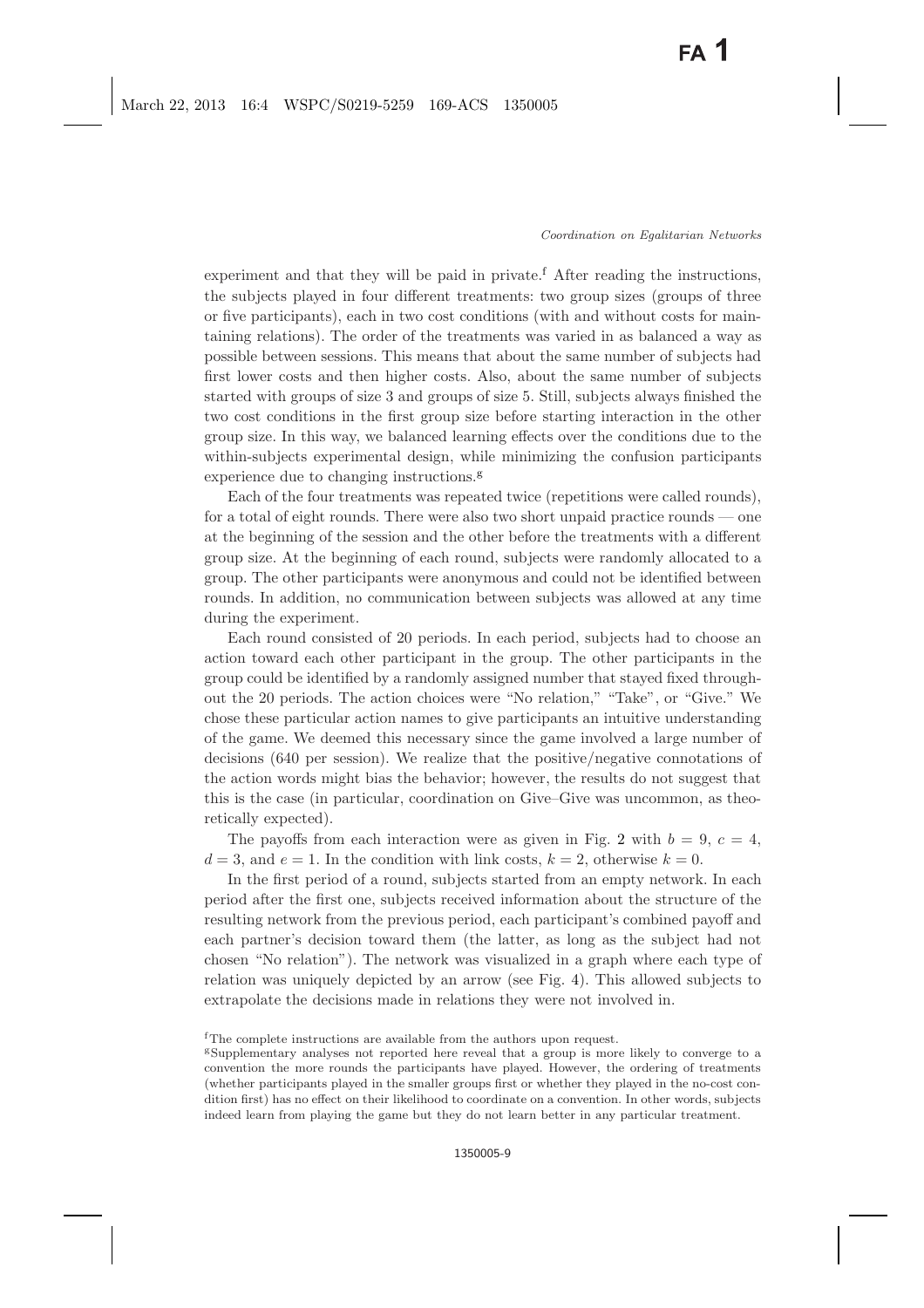| ROUND <sub>1</sub> |                | PERIOD 4/20                       |                                                 |             |                           |                                         | Remaining Time / Resterende tijd [sec]: 20 |
|--------------------|----------------|-----------------------------------|-------------------------------------------------|-------------|---------------------------|-----------------------------------------|--------------------------------------------|
|                    |                |                                   | $\frac{Y_{\text{OU}}}{12}$<br>$P_7^2$           |             | $\frac{P3}{13}$           |                                         | Total points in this round:<br>36          |
|                    | Participant    | Your action in<br>previous period | Your neighbor's<br>action in previous<br>period | Your points | Your neighbor's<br>points | <b>Choose relation</b>                  |                                            |
|                    | P2             | Take                              | Give                                            | $\mathsf g$ | $\sqrt{3}$                | C No relation<br>C Take<br>$G$ Give     |                                            |
|                    | P <sub>3</sub> | Give                              | Take                                            | $\sqrt{3}$  | $\boldsymbol{9}$          | C No relation<br>C Take<br>$\odot$ Give | OK                                         |
|                    |                |                                   |                                                 |             |                           |                                         |                                            |
|                    |                |                                   |                                                 |             |                           |                                         |                                            |

Fig. 4. Subject screen in the treatment with three-person groups and no link costs. (Note: Since the instructions explained the meaning of the different arrows, the current subject could extrapolate that P2 and P3 both chose Give toward each other.)

After playing the game, subjects were asked to complete a standard questionnaire covering background information and social preferences. Finally, subjects received their monetary earnings. Each session lasted approximately one hour and 45 minutes and subjects' earnings ranged from eight to 18 euros, with an average payment of 15 euros.

## **4. Results**

The experimental data comprise observations of the realized network structure for each of 20 periods in 352 groups (11 sessions times four rounds of five three-person groups and four rounds of three five-person groups, for a total of 220 three-person and 132 five-person groups). We execute the analyses at the level of the group. We look at whether the group achieves an egalitarian convention, whether the established egalitarian convention is stationary, and at the particular structure of the established convention.

Similar to how we define a convention, we assume that a group reaches one if it coordinates on a strict Nash equilibrium for at least two consecutive periods.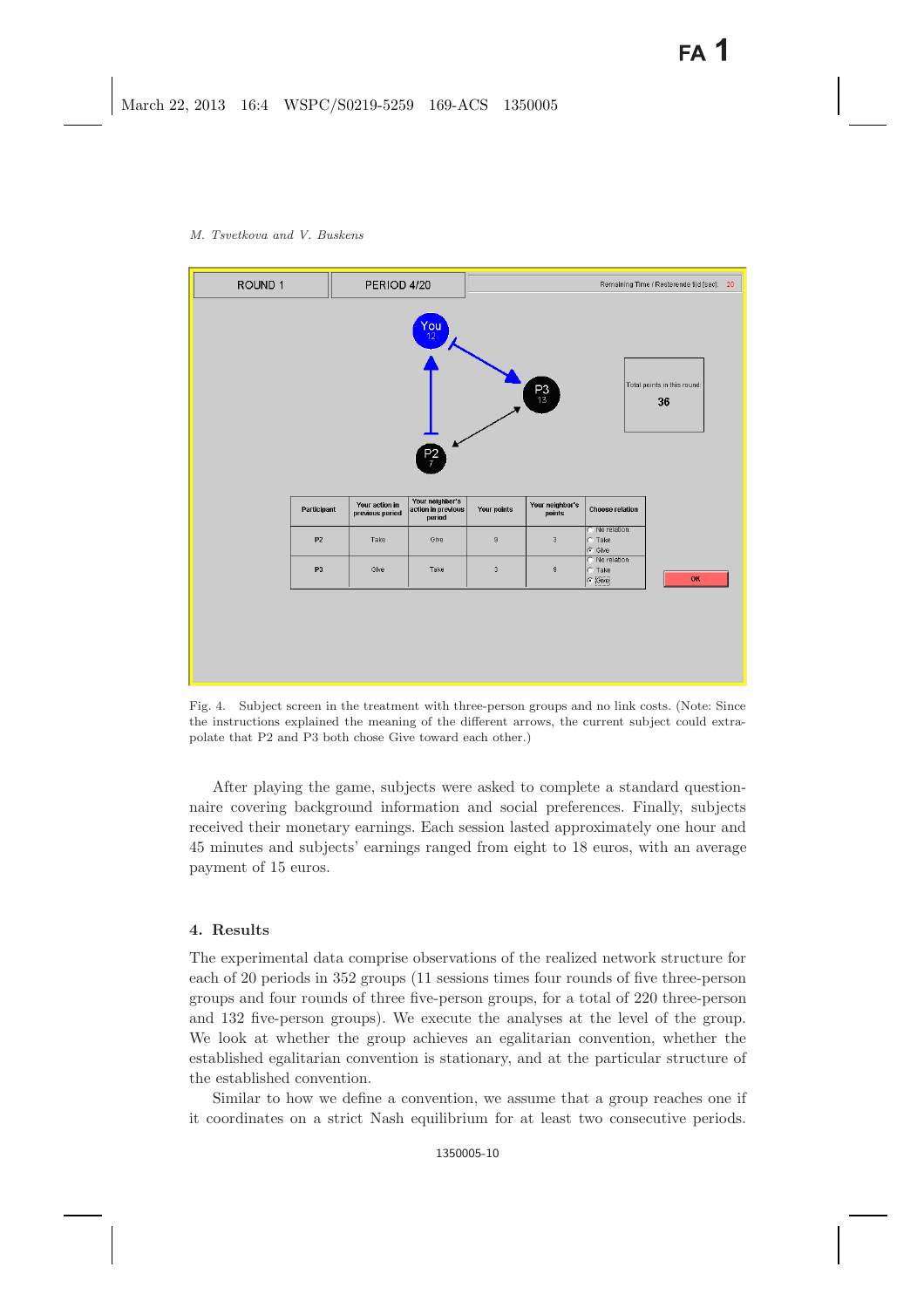In a stationary convention, the group coordinates on the same strict Nash equilibrium and in an alternating convention, the group alternates between two strict Nash equilibria whose adjacency matrices are each other's transpose.<sup>h</sup> Additionally, we assume that there can be only one converged convention per group. If a group deviates from an already established convention to coordinate on another, we presume that this could be due to either boredom or purposive search. In the first case, the initial convention gets disrupted after it has lasted for too long and in the second case, it gets disrupted after a short period of time because at least one member would like to search for a different convention. In both cases, we expect the preferred convention to last longer. Thus, for the 12 groups in our experiment that reached more than one kind of convention, we selected the convention that was maintained for the longest time. In most of the cases (9 out of 12), this was also the last convention on which the group coordinated.

Overall, 182 of the 352 groups (51.7%) converged to a convention. All of the conventions in the five-person groups (43 out of 43) and almost all of the conventions in the three-person groups (135 out of 139) were egalitarian (Table 1). These numbers show that, compared to egalitarian conventions, inegalitarian conventions are much less likely to be stable. Furthermore, the four inegalitarian conventions that did stabilize occurred between three and six times during the particular group interaction but never lasted more than two consecutive periods. In comparison, egalitarian conventions were on average maintained for 11.0 consecutive periods  $(s.d. = 6.1).$ 

Although unaffected by link costs, convergence to an egalitarian convention was almost twice as common in the three-person groups compared to the five-person groups (61.4% versus 32.6%, respectively). Most significantly, almost all of the egalitarian conventions were alternating. The only stationary egalitarian convention occurred in a three-person group in the condition with costs for links (Table 1).

Do the particular structures of alternating egalitarian conventions emerge according to the baseline prediction? Table 2 allows us to compare the baseline and the observed probabilities for each structure. On the one hand, we notice that some structures appeared more often than expected:  $(0, 1, 2)$ ,  $(0, 2, 2, 2, 4)$ , and  $(0, 1, 2)$ 1, 2, 3, 4). In particular, the latter alternating-convention structure occurred more than 50% of the time although the expected frequency was 11.7%. On the other hand, no groups managed to coordinate on the structures  $(0, 1, 3, 3, 3)$  and  $(2, 2, 3)$ 2, 2, 2) but this might be due to their extremely small predicted probabilities (.078 and .023, respectively) combined with the small number of instances of successful coordination (only 43 cases). We tested whether the deviations from the baseline probabilities are significant using a conditional logit model that controlled for the

<sup>h</sup>We repeated the analyses with a stricter operationalization of convergence by defining stationary conventions as at least three consecutive periods of identical equilibria and alternating conventions as at least four periods of alternation between two equilibria. The number of groups that converged was smaller (129 compared to 182) but qualitatively, the results were the same.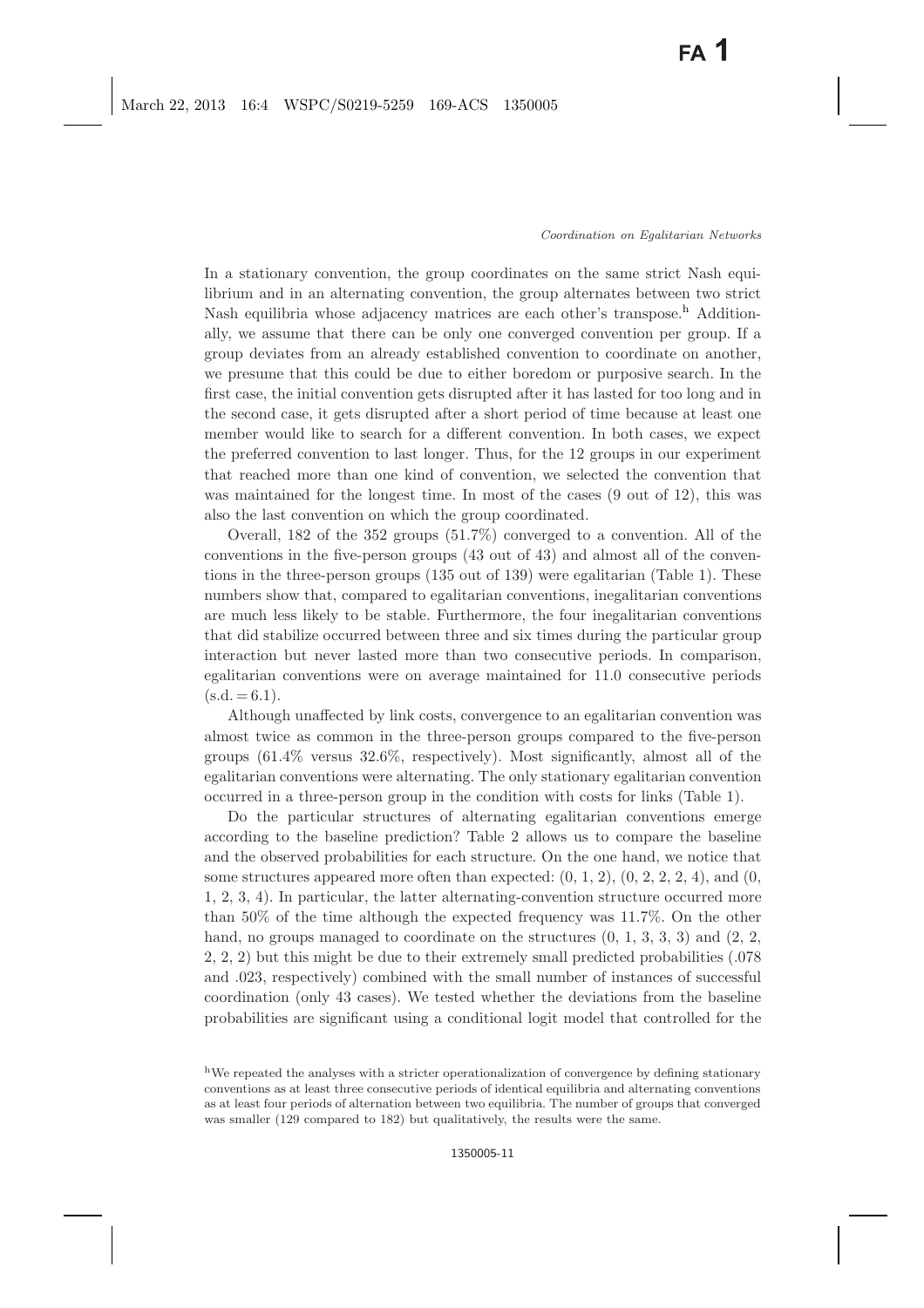#### *M. Tsvetkova and V. Buskens*

| groups that converged to egailtarian conventions by group size and cost condition. Numbers in<br>brackets show true counts. |               |                |                |  |  |  |  |
|-----------------------------------------------------------------------------------------------------------------------------|---------------|----------------|----------------|--|--|--|--|
|                                                                                                                             | Conventions   | Egalitarian    |                |  |  |  |  |
|                                                                                                                             | Inegalitarian | Egalitarian    | Alternating    |  |  |  |  |
| Three-person groups                                                                                                         |               |                |                |  |  |  |  |
| No link costs                                                                                                               | 0.036(4/110)  | 0.609(67/110)  | 1.000(67/67)   |  |  |  |  |
| Link costs                                                                                                                  |               | 0.618~(68/110) | 0.985(67/68)   |  |  |  |  |
| Total                                                                                                                       | 0.018(4/220)  | 0.614(135/220) | 0.993(134/135) |  |  |  |  |
| Five-person groups                                                                                                          |               |                |                |  |  |  |  |
| No link costs                                                                                                               |               | 0.348(23/66)   | 1.000(23/23)   |  |  |  |  |

Table 1. Proportion of groups that converged to inegalitarian conventions, proportion of groups that converged to egalitarian conventions, and proportion of alternating conventions among<br>groups that converged to egalitarian conventions by group size and sect condition. Numbers in groups that converged to egalitarian conventions by group size and cost condition. Numbers in

Table 2. Baseline and observed proportions of alternating-convention structures. Numbers in brackets show true counts.

Link costs 0.303 (20/66) 1.000 (20/20) Total 0.326 (43/132) 1.000 (43/43) Total 0.011 (4/352) 0.506 (178/352) 0.994 (177/178)

|                                 | Three-person groups |                |       | Five-person groups |
|---------------------------------|---------------------|----------------|-------|--------------------|
|                                 | Bas.                | Obs.           | Bas.  | Obs.               |
| (0, 1, 2)                       | 0.750               | 0.858(115/134) |       |                    |
| (1, 1, 1)                       | 0.250               | 0.142(19/134)  |       |                    |
| (0, 1, 2, 3, 4)                 |                     |                | 0.117 | 0.512(22/43)       |
| (0, 1, 3, 3, 3)/(1, 1, 1, 3, 4) |                     |                | 0.078 | 0.000(0/43)        |
| (0, 2, 2, 2, 4)                 |                     |                | 0.039 | 0.116(5/43)        |
| (0, 2, 2, 3, 3)/(1, 1, 2, 2, 4) |                     |                | 0.234 | 0.163(7/43)        |
| (1, 1, 2, 3, 3)                 |                     |                | 0.234 | 0.070~(3/43)       |
| (1, 2, 2, 2, 3)                 |                     |                | 0.273 | 0.140(6/43)        |
| (2, 2, 2, 2, 2)                 |                     |                | 0.023 | 0.000~(0/43)       |

interdependence between observations due to the fact that the same subjects were involved in multiple groups. This analysis showed that mainly the structures (0, 1, 2) and (0, 1, 2, 3, 4) occur more often than expected (for technical details, see Ref. 48).

In sum, we found that certain egalitarian alternating conventions are more likely to occur than we would expect based on chance. Paradoxically, the most common structures are the ones with the most inegalitarian distribution of payoffs at any single period (Fig. 5). We uncovered two related individual-level mechanisms behind this phenomenon. On the one hand, the outcomes tended to have extreme action distributions because subjects randomized their action choices quite poorly in the first period: they tended to choose the same action in all of their relations much more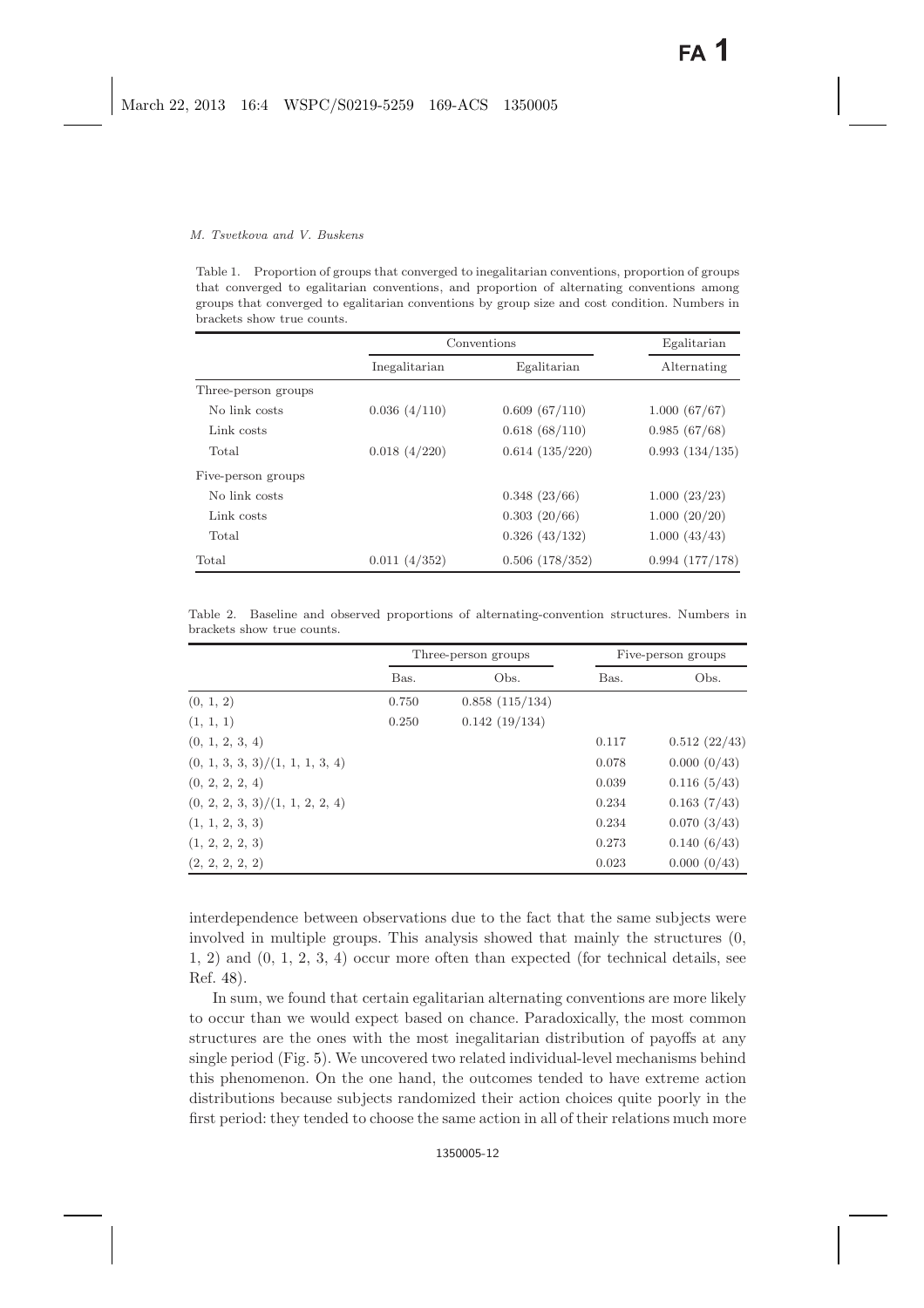

Fig. 5. Visualizations of the  $(0, 1, 2, 3, 4)$  alternating convention in two consecutive periods, taken form subject screens in the treatment with five-person groups and no link costs.

often than any other possible combination of actions. Because of the bias in initial strategies, it sometimes happened that more than two subjects would start with all-Take or all-Give actions. But then, instead of adjusting their strategy accordingly, those subjects tended to insist on their positions. It often took at least three periods before someone "retreated." It appears that being in an all-Take/all-Give position had some inherent attractiveness (one possibility is that it decreases the cognitive demands when playing the game). Thus, on the other hand, the hierarchization of the action configurations in the convention structures was the result of subjects strategically seeking particular structural positions.

## **5. Discussion and Conclusions**

In this paper, we used a model of the Chicken Game with endogenous partner selection and partner-specific action choices to demonstrate that groups of individuals involved in asymmetric dyadic relations can achieve egalitarian outcomes by coordinating on conventions based on direct or indirect reciprocity. Data obtained from a computerized laboratory experiment revealed that, in reality, only the egalitarian conventions are stable: they occur remarkably more often and last significantly longer than any inegalitarian conventions. This observation matches previous results from network experiments, which have shown that efficient but inegalitarian equilibria are unlikely to stabilize in an anonymous experimental setting [15].

Interestingly, the egalitarian alternating conventions are much more likely to emerge than the egalitarian stationary conventions (there was only a single instance of a group achieving a stationary convention). We can think of three explanations for this result. On the one hand, coordination between three or more people is more difficult to achieve than coordination between two. On the other hand, direct reciprocity ensures equality in each dyad and for people, relationship-level outcomes might take precedence over group-level outcomes. Finally, we also admit that this result might have been influenced by the experimental setup: the fact that individuals interacted in discrete time and that they had to make a choice of action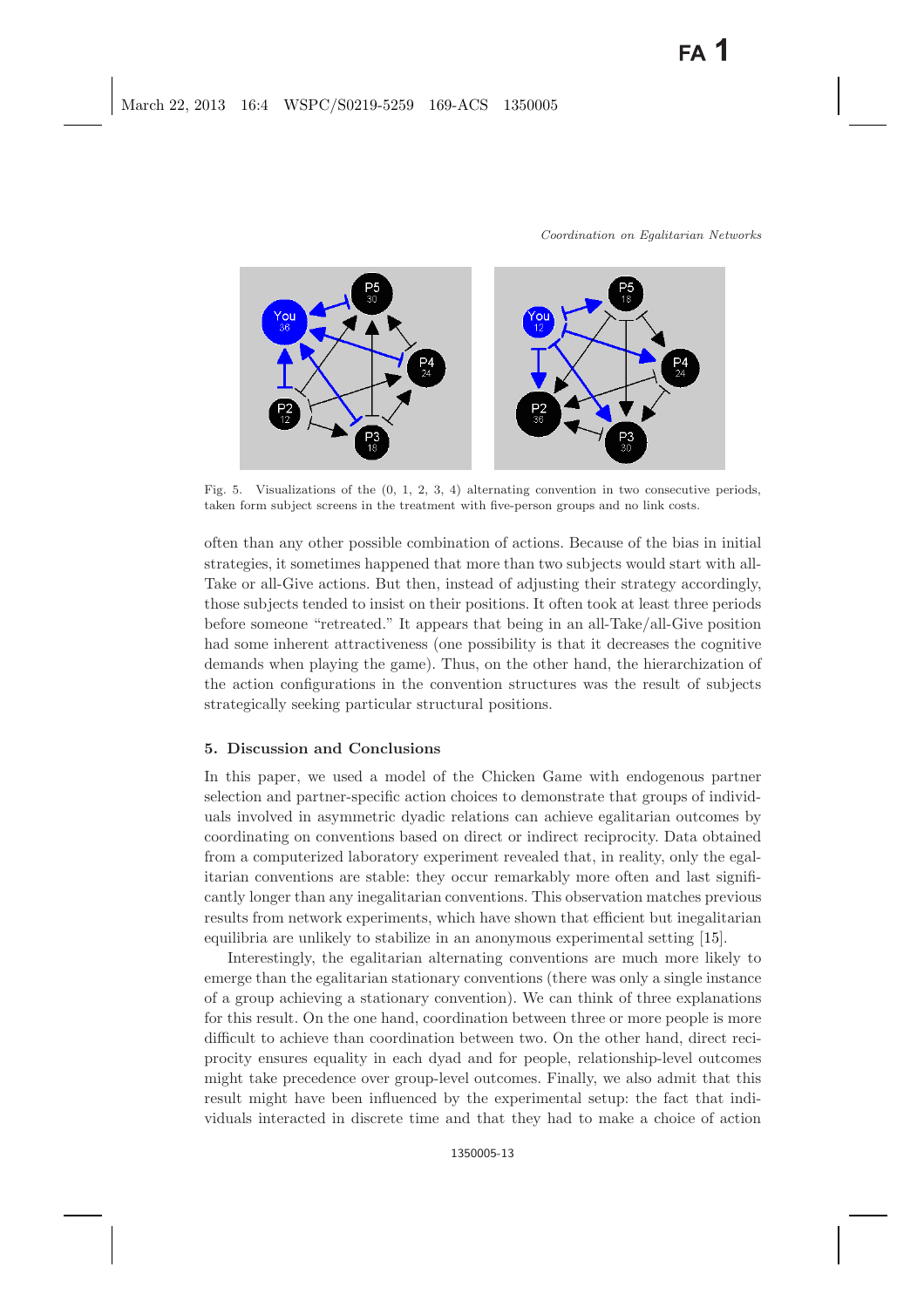in every period might have steered them toward alternating equilibria. In contrast, continuous time provides less clear periodicity and more continuity in action choices. Although experiments with continuous time do not preclude "taking turns" type of behavior [4, 5], they might be more conductive to stationary equilibria.

In general, our finding that indirect reciprocity is an unlikely outcome aligns well with previous theoretical and experimental results. First, evolutionary biology models show that indirect reciprocity is less likely to evolve in a population than direct reciprocity [8, 36]. Second, generalized-exchange experiments reveal that when the interaction structure is fixed and circular (i.e., relatively simple), indirect reciprocity becomes less likely to stabilize as the group size increases [21, 32, 51]. Our experiment shows that indirect reciprocity is even less likely when the interaction structure is adaptive and direct reciprocation is possible. Yet, large-scale interaction structures based on indirect reciprocity have been observed in natural social settings: prominent examples are the Kula trading ring among South Pacific islanders [30] and the kinship relations among aboriginal tribes [3]. This suggests that indirect reciprocity may be viable only when direct reciprocity is precluded (as in incestuous relations [3]) or when the interaction structure is strongly constrained (for example, due to geography [52]). Future research should explore whether these or other particular conditions foster conventions based on indirect reciprocity.

Since our study relied on an analytic theoretical approach and an experimental empirical test, the conclusions drawn here are limited to very small groups. One particularly promising direction for future research is to investigate the structure and dynamics of reciprocity chains and cycles in large-scale social networks. This endeavor will require agent-based computational models to generate predictions and longitudinal data on complete large-scale networks, today relatively easily obtainable from the Web.

### **Acknowledgments**

This project is part of the Utrecht University High Potential program "Dynamics of Cooperation, Networks, and Institutions" of Vincent Buskens and Stephanie Rosenkranz. We thank Vincenz Frey for assistance in carrying out the experiments, Jeroen Weesie for help with the analyses, and Anne-Rigt Poortman and Ineke Maas for useful comments and suggestions.

### **References**

- [1] Axelrod, R., *The Evolution of Cooperation* (Basic Books, New York, 1984).
- [2] Axelrod, R. and Hamilton, W. D., The evolution of cooperation, *Science* **211** (1981) 1390–1396.
- [3] Bearman, P., Generalized exchange, *Am. J. Sociol.* **102** (1997) 1383–1415.
- [4] Berninghaus, S. K., Ehrhart, K. M. and Ott, M., A network experiment in continuous time: the influence of link costs, *Exp. Econ.* **9** (2006) 237–251.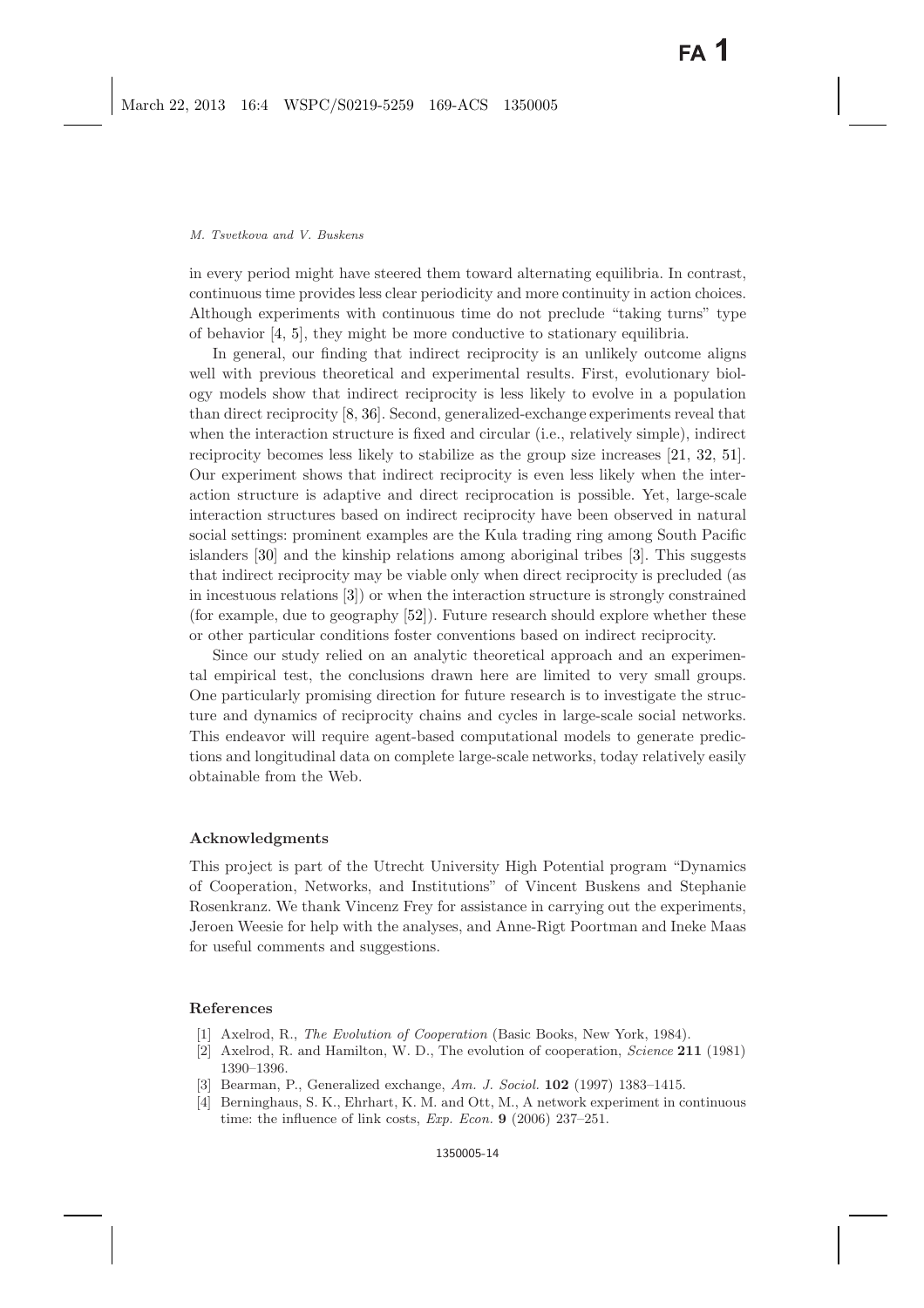- [5] Berninghaus, S. K., Ehrhart, K. M. and Ott, M., Myopically forward-looking agents in a network formation game: Theory and experimental evidence (2008), http://www. sfb504.uni-mannheim.de/publications/dp08-02.pdf.
- [6] Berninghaus, S. K. and Vogt, B., Network formation and coordination games (2003), http://www.sfb504.uni-mannheim.de/publications/dp03-16.pdf.
- [7] Bornstein, G., Budescu, D. and Zamir, S., Cooperation in intergroup, N-person and two-person games of Chicken, *J. Confl. Resolut.* **41** (1997) 384–406.
- [8] Boyd, R. and Richerson, P. J., The evolution of indirect reciprocity, *Soc. Netw.* **11** (1989) 213–236.
- [9] Bramoullé, Y., López-Pintado, D., Goyal, S. and Vega-Redondo, F., Network formation and anti-coordination games, *Int. J. Game Theory* **33** (2004) 1–19.
- [10] Buskens, V., Corten, R. and Weesie, J., Consent or conflict: Coevolution of coordination and networks, *J. Peace Res.* **45** (2008) 205–222.
- [11] Corbae, D. and Duffy, J., Experiments with network formation, *Games Econ. Behav.* **64** (2008) 81–120.
- [12] Corten, R. and Buskens, V., Co-evolution of conventions and networks: An experimental study, *Soc. Netw.* **32** (2010) 4–15.
- [13] Corten, R. and Cook, K. S., Cooperation and reputation in dynamic networks, in *Proceedings of the First International Conference on Reputation: Theory and Technology – ICORE 09*, ed. Poalucci, M. (Gargonza, Italy, 2009).
- [14] Eguíluz, V. M., Zimmermann, M. G., San Miguel, M. and Cela-Conde, C. J., Cooperation and the emergence of role differentiation in the dynamics of social networks, *Am. J. Sociol.* **110** (2005) 977–1008.
- [15] Falk, A. and Kosfeld, M., It's all about connections: Evidence on network formation (2003), http://papers.ssrn.com/sol3/papers.cfm?abstract id=390020.
- [16] Fehl, K., van der Post, D. J. and Semmann, D., Co-evolution of behaviour and social network structure promotes human cooperation, *Ecol. Lett.* **14** (2011) 546–551.
- [17] Fischbacher, U., Z-tree: Zurich toolbox for ready-made economic experiments, *Exp. Econ.* **10** (2007) 171–178.
- [18] Fudenberg, D., Kreps, D. M. and Levine, D. K., On the robustness of equilibrium refinements, *J. Econ. Theory* **44** (1988) 354–380.
- [19] Goyal, S. and Vega-Redondo, F., Network formation and social coordination, *Games Econ. Behav.* **50** (2005) 178–207.
- [20] Greiner, B., *The online recruitment system ORSEE 2.0 a guide for the organization of experiments in economics*, http://orsee.sourceforge.net/web/files/ orsee pub.pdf (2004).
- [21] Greiner, B. and Levati, M. V., Indirect reciprocity in cyclical networks: An experimental study, *J. Econ. Psychol.* **26** (2005) 711–731.
- [22] Gross, T. and Blasius, B., Adaptive coevolutionary networks: A review, *J. Roy. Soc. Interface* **5** (2008) 259–271.
- [23] Hanaki, N., Peterhansl, A., Dodds, P. S. and Watts, D. J., Cooperation in evolving social networks, *Manag. Sci.* **53** (2007) 1036–1050.
- [24] Hauk, E., Multiple Prisoner's Dilemma games with(out) an outside option: An experimental study, *Theory Decis.* **54** (2003) 207.
- [25] Hauk, E. and Nagel, R., Choice of partners in multiple two-person Prisoner's Dilemma games, *J. Confl. Resolut.* **45** (2001) 770–793.
- [26] Hojman, D. A. and Szeidl, A., Endogenous networks, social games and evolution, *Games Econ. Behav.* **55** (2006) 112–130.
- [27] Jackson, M. O. and Watts, A., On the formation of interaction networks in social coordination games, *Games Econ. Behav.* **41** (2002) 265–291.